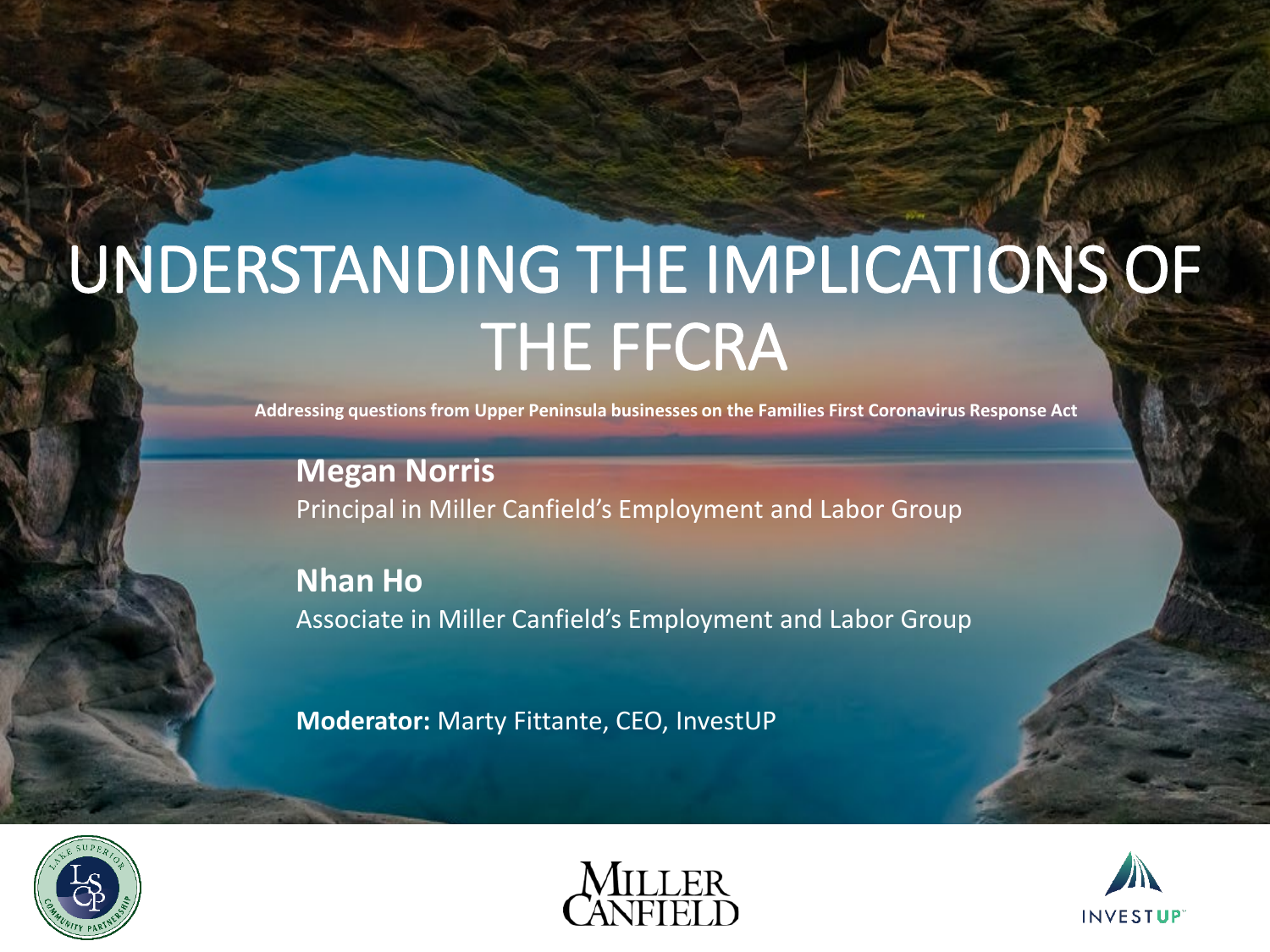

We Make Things Happen

### Managing the Workforce in the COVID-19 Pandemic

### Understanding the Implications of the FFCRA

UNITED STATES CANADA CHINA MEXICO POLAND QATAR **millercanfield.com**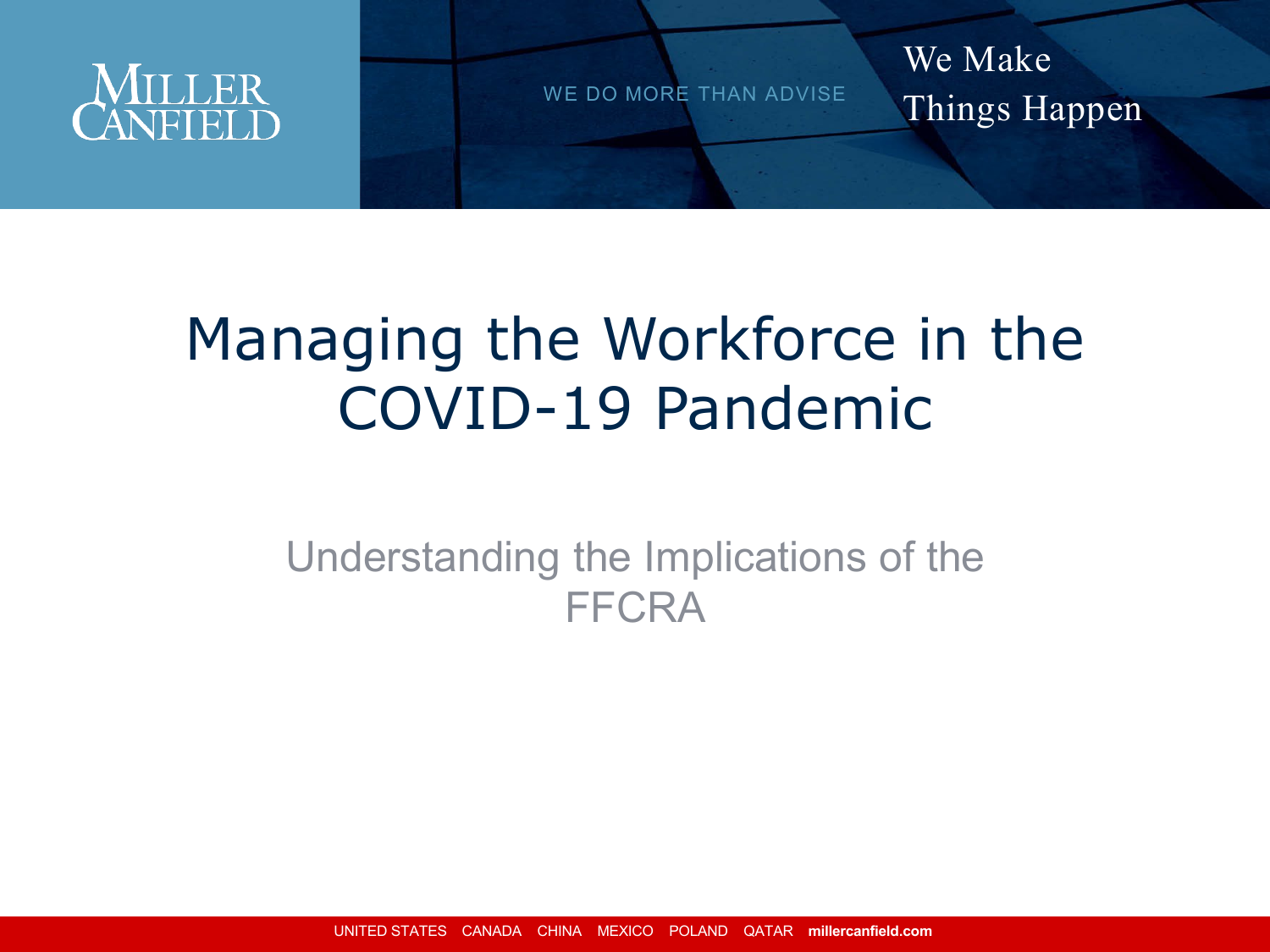

#### We Make Things Happen

Whether representing a company, government, educational institution, nonprofit, individual or family, Miller Canfield brings a depth of experience and an unwavering commitment to get things done.

| $165+$<br><b>YEAR REPUTATION</b><br><b>AND LEGAL</b><br><b>LEADERSHIP</b> | $240+$<br><b>LAWYERS AND</b><br><b>PARALEGALS</b>                          | <b>AMONG THE TOP</b><br>200<br><b>LARGEST U.S.</b><br><b>LAW FIRMS</b>                                             |                                                                                                                       |
|---------------------------------------------------------------------------|----------------------------------------------------------------------------|--------------------------------------------------------------------------------------------------------------------|-----------------------------------------------------------------------------------------------------------------------|
| Established in 1852 in<br>Detroit, Michigan                               | Located in 18 Offices<br>Around the World                                  | According to the<br>National Law Journal                                                                           |                                                                                                                       |
| 15<br><b>LAWYERS OF</b><br><b>THE YEAR</b>                                | 125<br><b>LAWYERS IN LEADING</b><br><b>REFERRAL GUIDES</b>                 | 30<br><b>LAWYERS ARE FELLOWS OF</b><br><b>PRESTIGEOUS AMERICAN</b><br><b>COLLEGES</b>                              |                                                                                                                       |
| By Best Lawyers                                                           | Chambers USA, Best Lawyers,<br>Super Lawyers and European Legal<br>Experts | <b>Bond Counsel</b><br><b>Employee Benefits</b><br>Mortgage Lawyers<br>Real Estate Lawyers<br><b>Trial Lawyers</b> | <b>Trust and Estate Counsel</b><br>College of Labor and<br><b>Employment Lawyers</b><br>Litigation Counsel of America |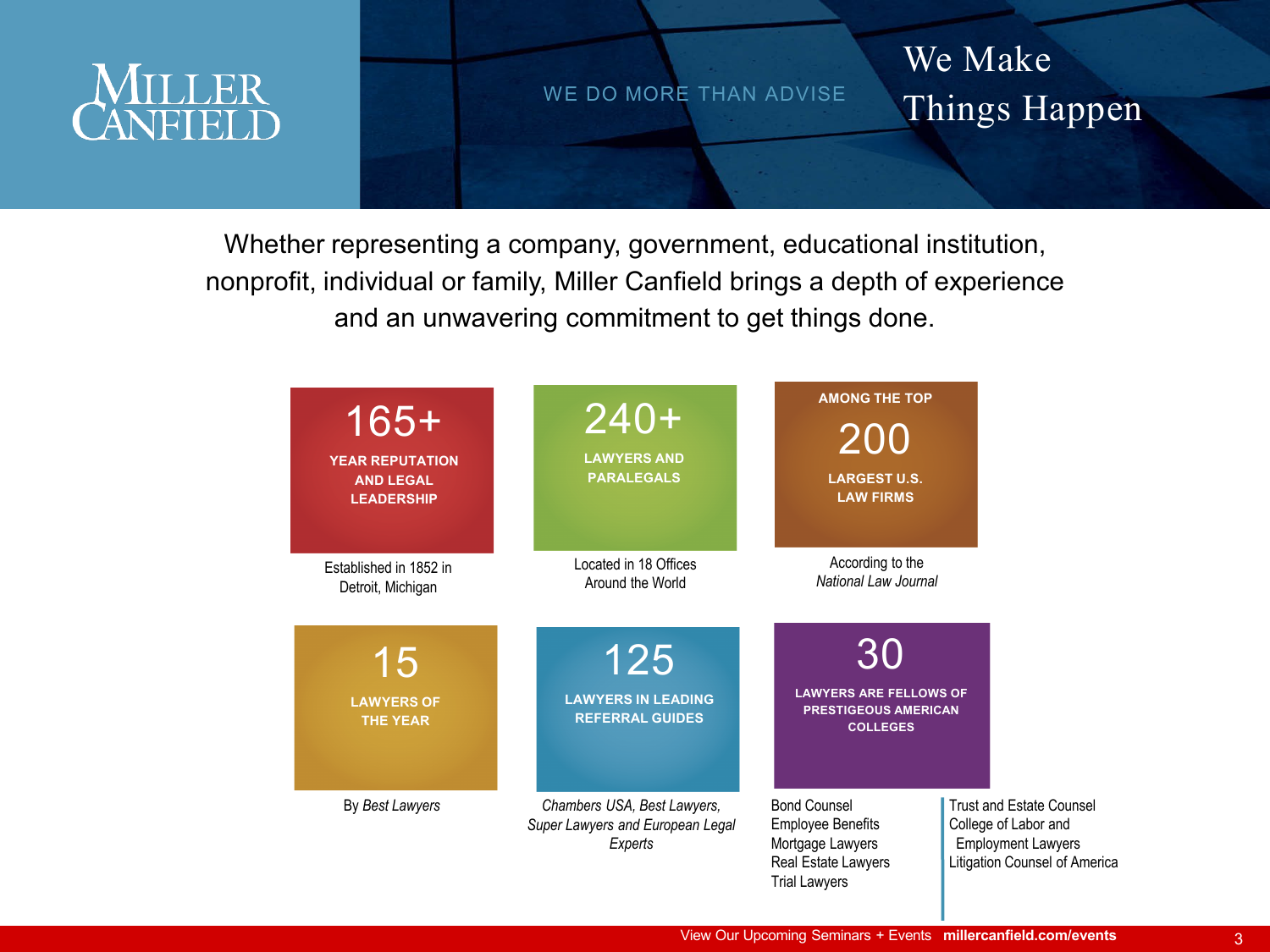BANKING AND FINANCE BANKRUPTCY, RESTRUCTURING AND INSOLVENCY CORPORATE AND TRANSACTIONS EMPLOYMENT AND LABOR ENERGY AND ENVIRONMENTAL **INDUSTRIES** AUTOMATED AND CONNECTED VEHICLES AUTOMOTIVE **CONSTRUCTION** CRAFT BEVERAGE MANUFACTURERS EDUCATION **ENERGY** FINANCIAL SERVICES HEALTH CARE HIGHER EDUCATION MANUFACTURING RETAIL AND HOSPITALITY **TECHNOLOGY** INTELLECTUAL PROPERTY INTERNATIONAL LITIGATION AND DISPUTE RESOLUTION PERSONAL SERVICES PUBLIC FINANCE REAL ESTATE



# **MILLER CANFIELD**



Providing Business Solutions and Integrated Legal Services<br>
IN MODE THAN EE DDACTICE ADEAS IN MORE THAN 55 PRACTICE AREAS

### Overview of Webinar

- Part I: General Reopening **Considerations**
- Part II: Leave Issues During COVID-19 Pandemic

4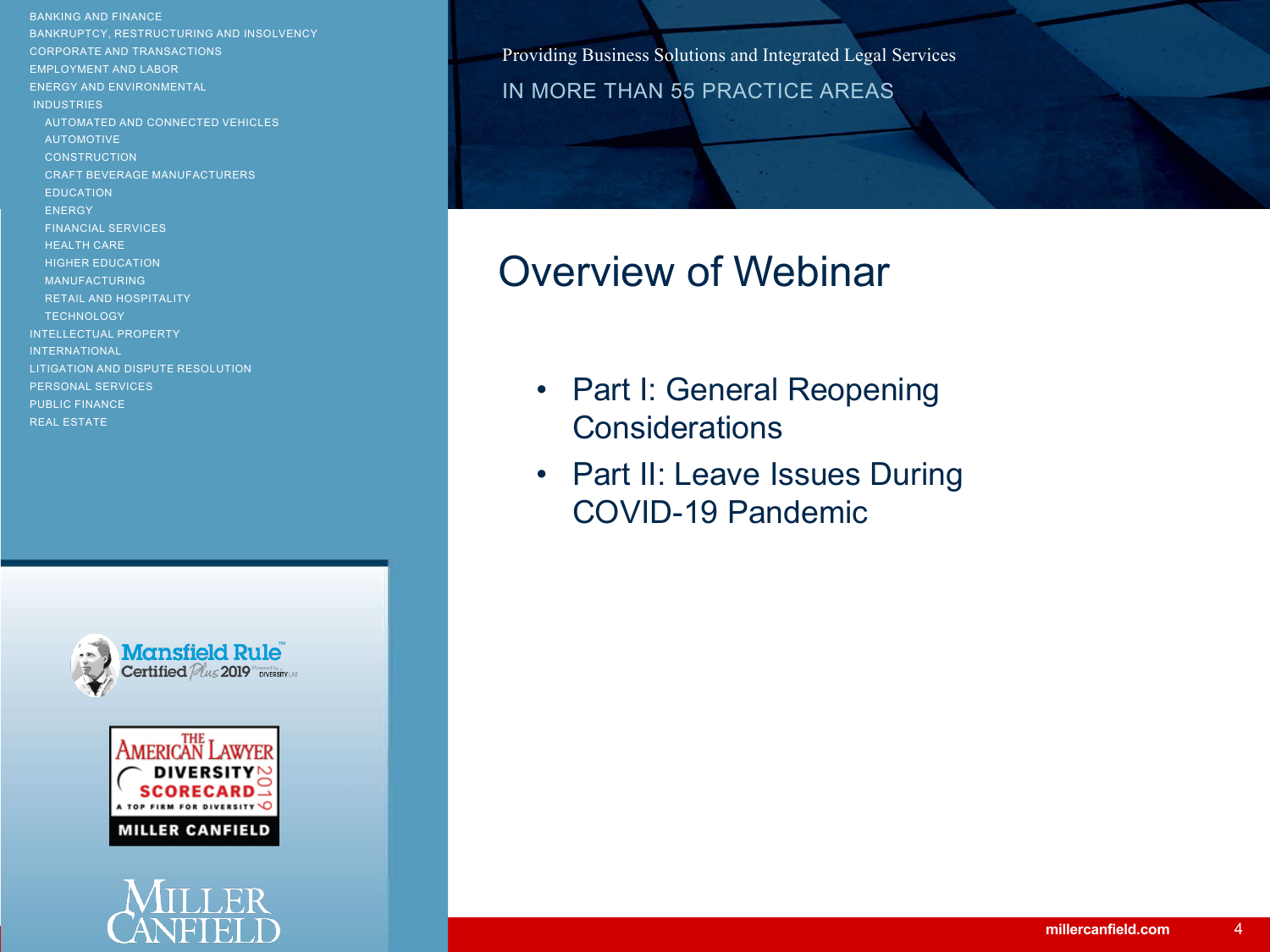### General Reopening Considerations

Key Guidance and Regulations:

- Executive Orders most recent EO 2020- 160, 2020-161, and 2020-166
- Local public health orders
- Guidance from the Center for Disease Control and Prevention
- Guidance from the Occupational Safety and Health Administration (OSHA) and MI – OSHA, the Department of Labor, the Equal Employment Opportunity Commission.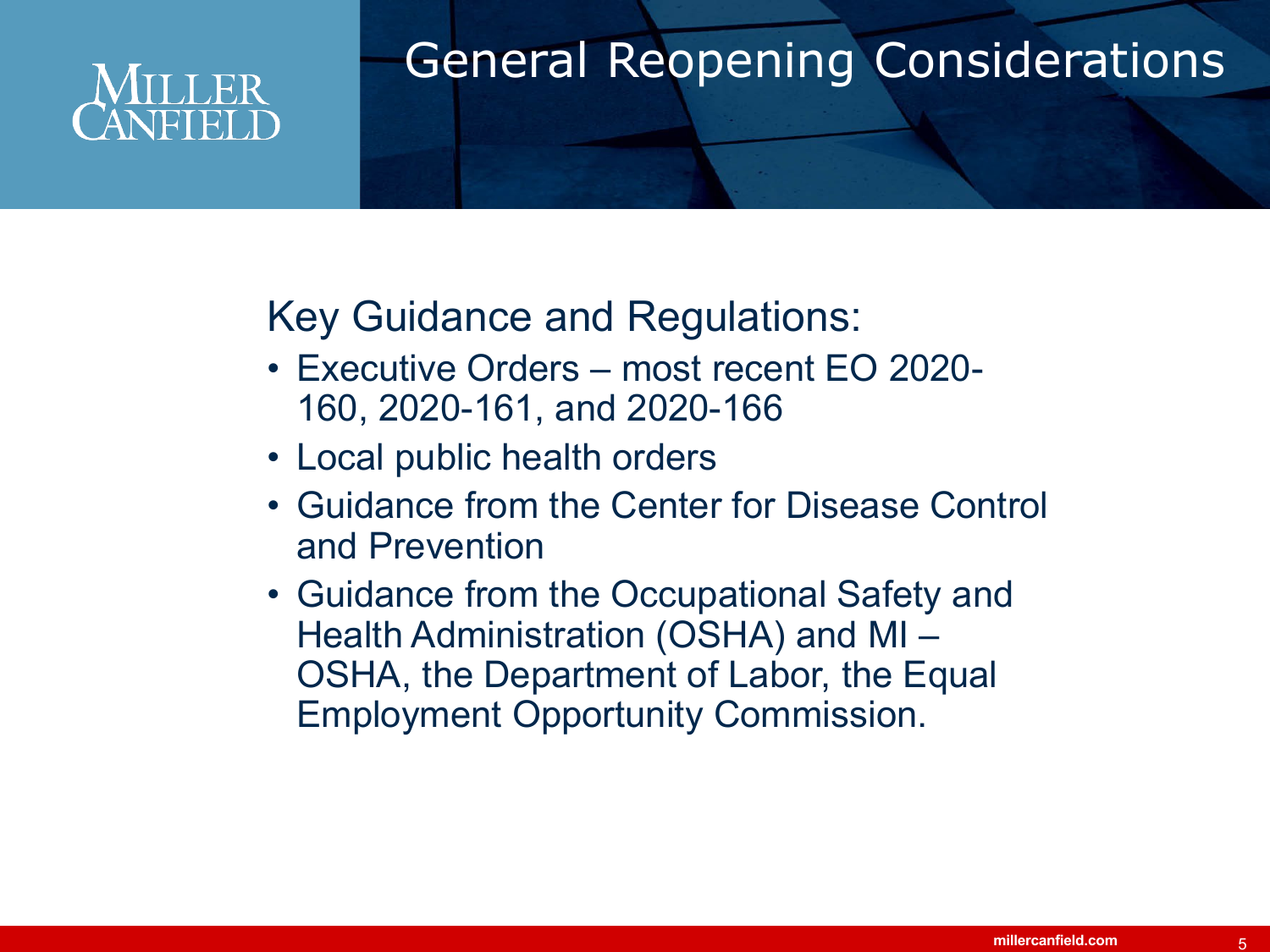## ER

### General Reopening Considerations

### Pre-Re-Opening Preparation

- Which employees are returning to work, and on what term?
- How to prepare the physical workplace prior to reopening?
- What safety protocols needs to be implemented once employees return to work?
- What to do if somebody is sick in the workplace?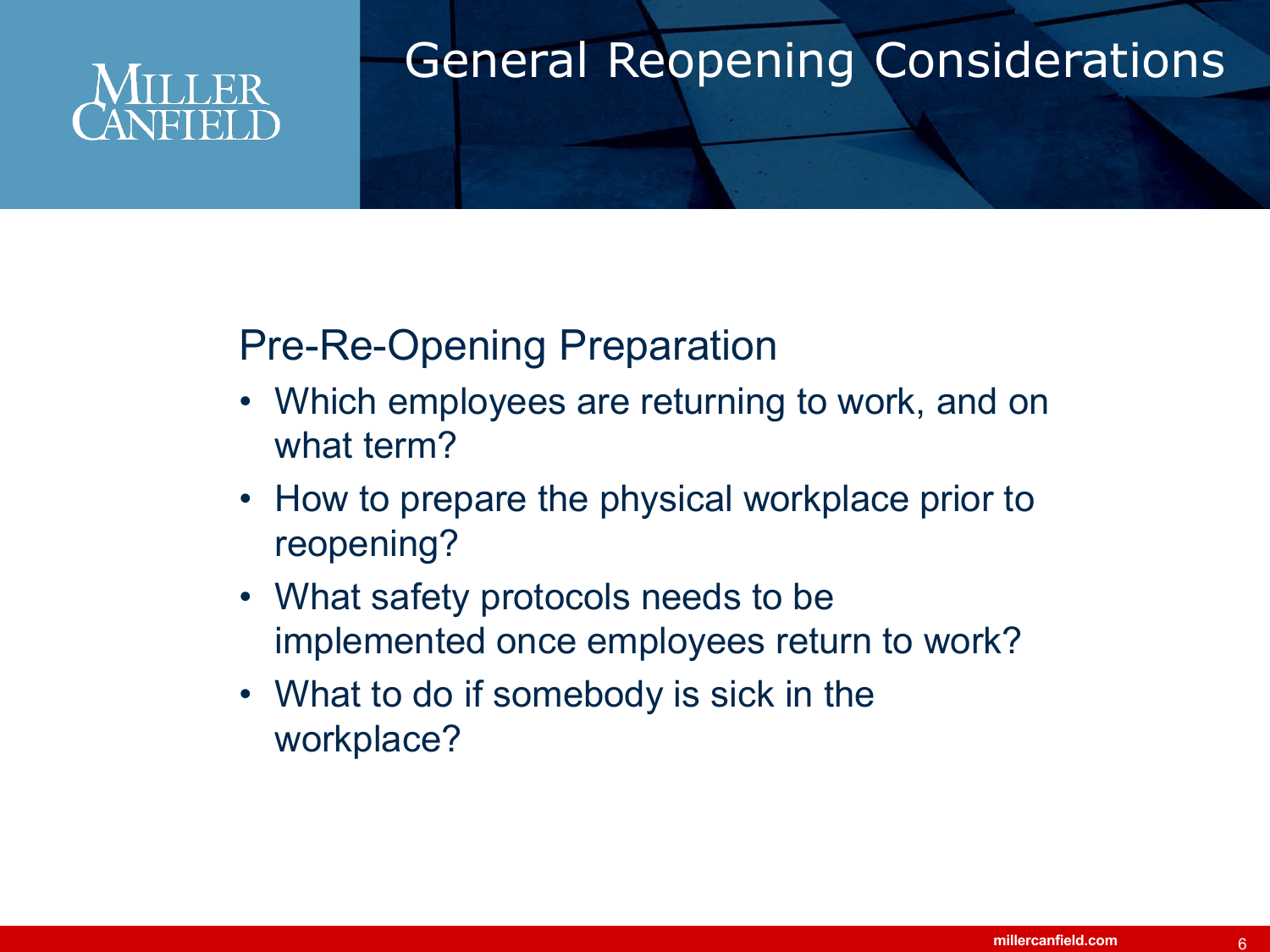

### Leave Issues During COVID-19 Pandemic

### Types of leaves available:

- Family First Coronavirus Response Act
- Paid Medical Leave Act of Michigan
- Regular FMLA Leave
- Leave provided under employer policies
- Leave as accommodation under the American with Disabilities Act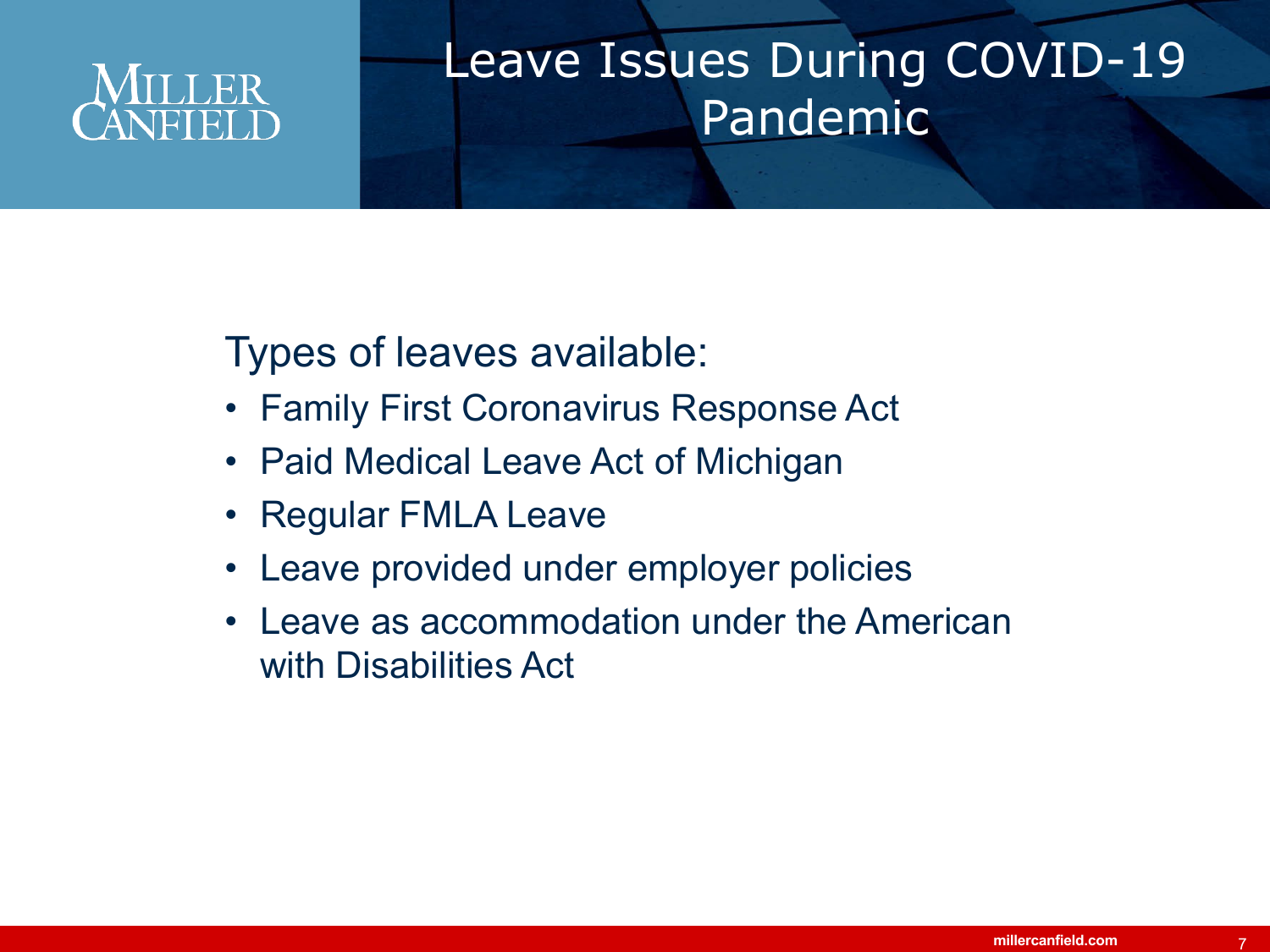

### Leave Issues During COVID-19 Pandemic

### Applying Applicable Laws to COVID-19 Issues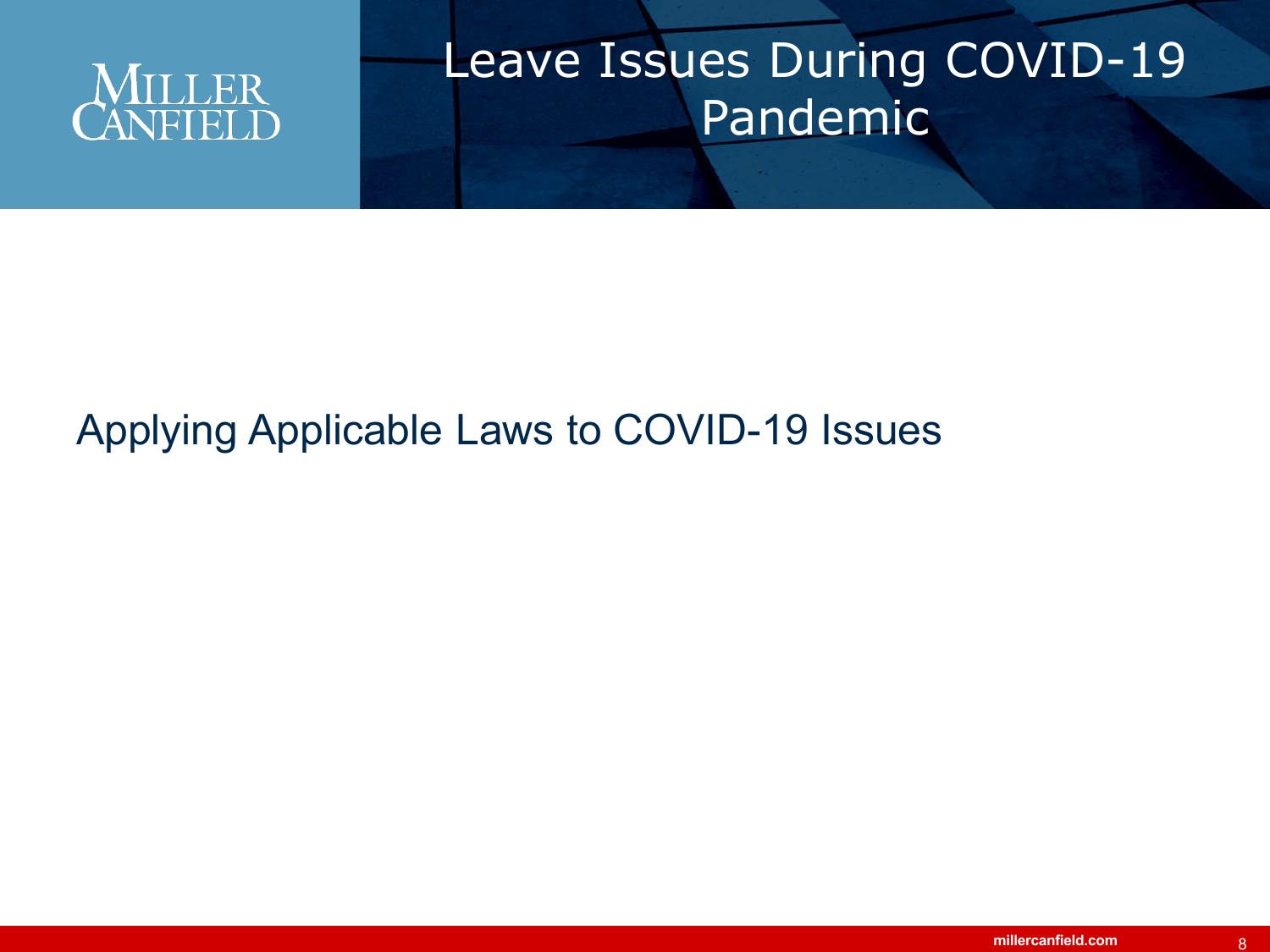

We Make Things Happen

### Questions and Answers